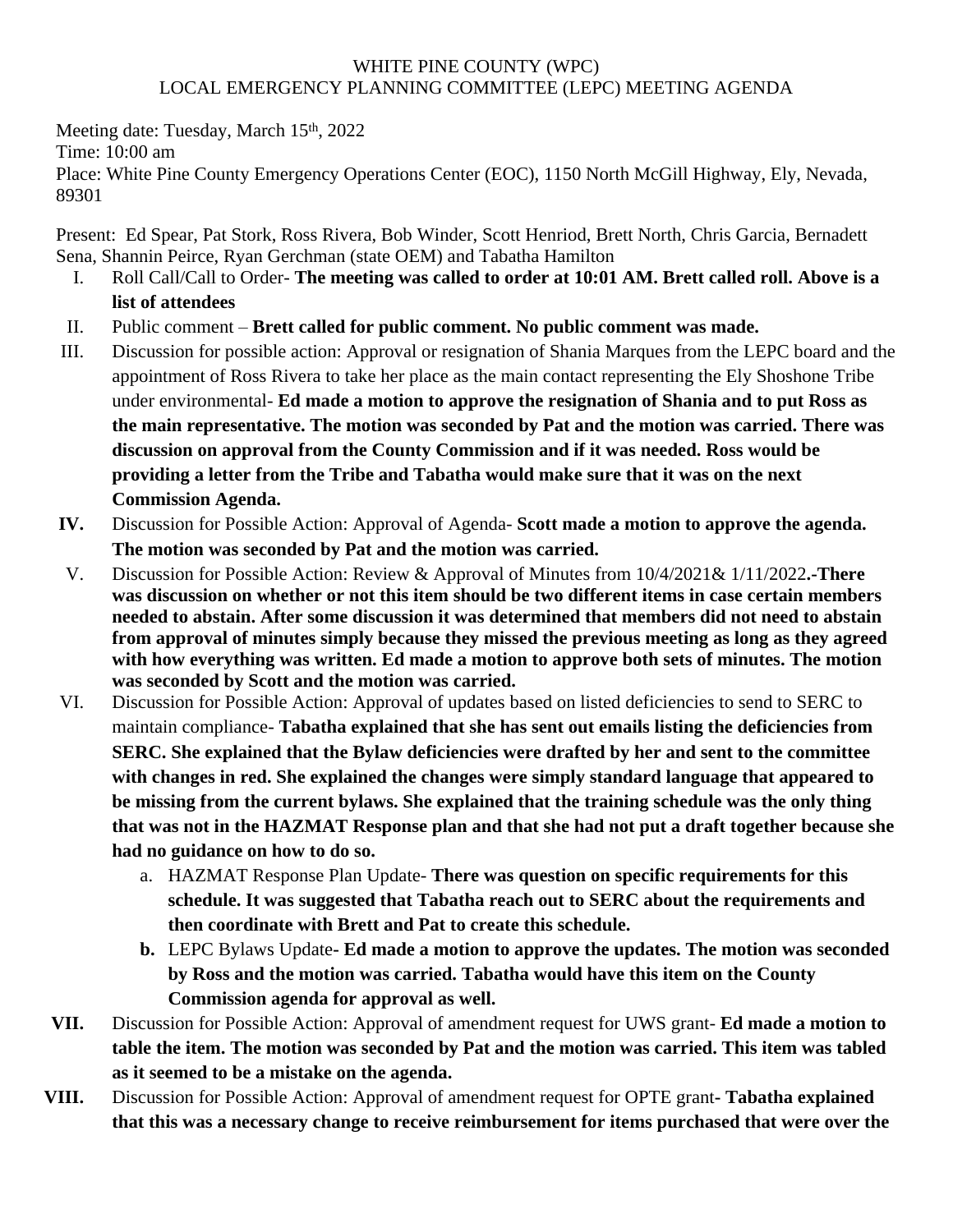**budget that was applied for, for that item. A motion was made by Pat to approve the amendment. The motion was seconded by Scott and the motion was carried.**

- **IX.** Discussion for possible action: Approval of OPTE grant application including items to be determined-**Tabatha listed items that were requested by Pete Mangum for the School district such as more supply buckets, AED batteries and AED pads. Scott brought a quote for Binoculars to help respond to spills that may not allow close proximity to view due to hazard. Pat explained that he was requesting spill kits for the City Fire Departments since he had recently given his up to help a different entity. He explained that he had requested a quote but had not yet received one. It was suggested that the County Fire also get spill kits. Brett suggested updating the HAZMAT response plan. Tabatha explained that LEPC had tried this before for the HMEP grant but that the County had to request help from the state in updating the plan before they could use funding to update the plan. She explained that to her knowledge, Brett had once reached out but she was not sure if a response was ever received. Scott made a motion to apply for Binoculars based on his quote, 20 supply bucket/ refills for the School District and that the remaining money be provided to both fire departments for HAZMAT spill response supplies based on a quote that Pat would soon receive. This funding would provide as many sets of spill response supplies as possible and would be divided between the City and the County Fire based on necessity as the County still has spill kits currently. The motion was seconded by Ross and the motion was carried. Tabatha would be coordinating with Pat and Brett for quotes and information to include in the application.**
- X. Discussion for possible action: Update on THIRA- **Brett updated that the state was working on the THIRA and that it would not be complete for a few months.**
- XI. Reports/ Updates
	- a. Public health office- **Shannin updated that COVID was slowing down in their office and that operation was beginning to go back to normal. There was no assistance needed from LEPC.**
	- **b.** State department of emergency management- **Ryan Gerchman with the Nevada Division of Emergency Management introduced himself and updated that he was the new hazard mitigation planner. He explained that White Pine County was a part of a Regional Hazard mitigation plan that included and is due for renewal. He explained that since White Pine had been responsible for coordinating the last update, that it was now Eureka County's responsibility to coordinate the update. He also suggested that LEPC discuss with the Ely Shoshone Tribe on whether or not they would want to be a part of this Hazard Mitigation Plan since they have not had one in the past. He explained the benefits of resources and being a good neighbor. He again reiterated that COVID supplies were always available and that the Northern Nevada Warehouse could be potentially be moved and consolidated with the Southern warehouse due to a potential lease end. He explained that he would provide Tabatha with contact information. He updated that Rodney Write was the state training and exercise officer and is available to help develop schedules, tabletops and more. He explained that the states training was now under the Nevada Training qualifications system and is the way to upgrade certifications and have a database of all IS Certifications in one place. He also explained that the state can help in updating resources to update the HAZMAT Response Plan.**
	- c. Development of community key entities contact list- **A few contacts were found to need updates. Tabatha would be updating them. Brett and Tabatha would be working on getting**